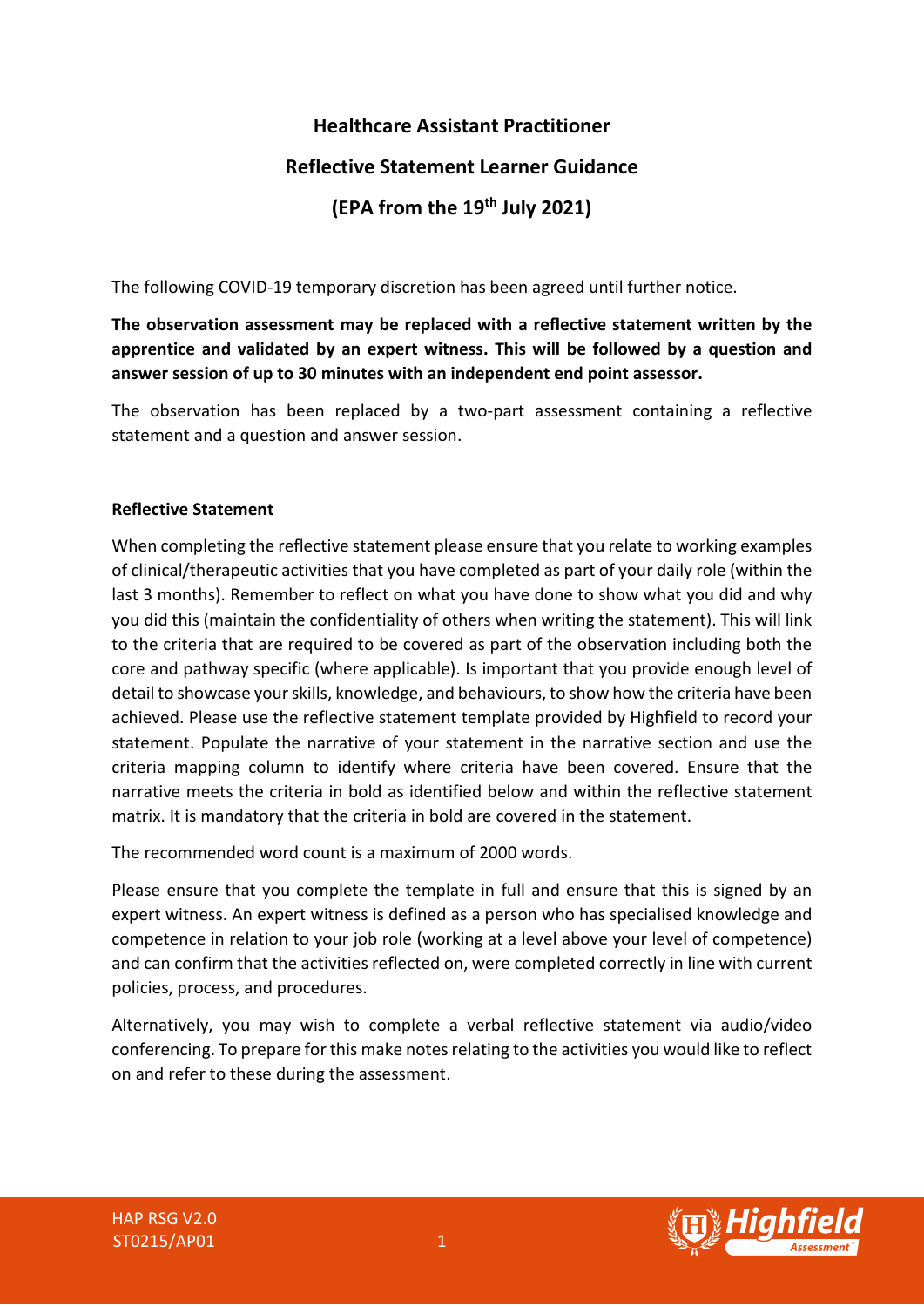The statement should relate to the following criteria:

#### **OB1.1 Communicate complex sensitive information through a variety of methods**

## **OB2.1 Manage information, keeping accurate records and ensuring confidentiality**

#### **OB3.1 Use a range of techniques to prevent the spread of infection**

OB3.2 promote (a range of techniques to prevent the spread of infection) including hand hygiene, the use of Personal Protective Equipment (PPE) and waste management

#### **OB4.1 maintain a safe and healthy working environment**

OB4.2 Promote (a safe and healthy working environment)

- **OB5.1 Identify and manage risks**
- **OB6.1 Demonstrate what it means in practice to provide person centred care and support**

OB6.2 promote (what it means in practice to provide person centred care and support)

## **OB7.1 Treat people with dignity**

OB7.2 respecting individual's diversity, beliefs, culture, values, needs, privacy and preferences

## **OB8.1 Show respect and empathy for those you work with**

OB8.2 have the courage to challenge areas of concern and work to best practice

OB8.3 be adaptable, reliable and consistent

**OB9.1 Show discretion and self-awareness**

**OB10.1 Promote effective inter-professional and multi-disciplinary team working**

OB10.2 (Effective inter-professional and multi-disciplinary team working) with peers, colleagues and staff from other agencies

## **OB11.1 Provide appropriate leadership within the scope of the role**

# **OB12.1 Undertake defined clinical or therapeutic interventions appropriately delegated by a Registered Practitioner**

Please ensure that you complete the reflective statement matrix template to support you to identify where criteria have been covered within the statement.